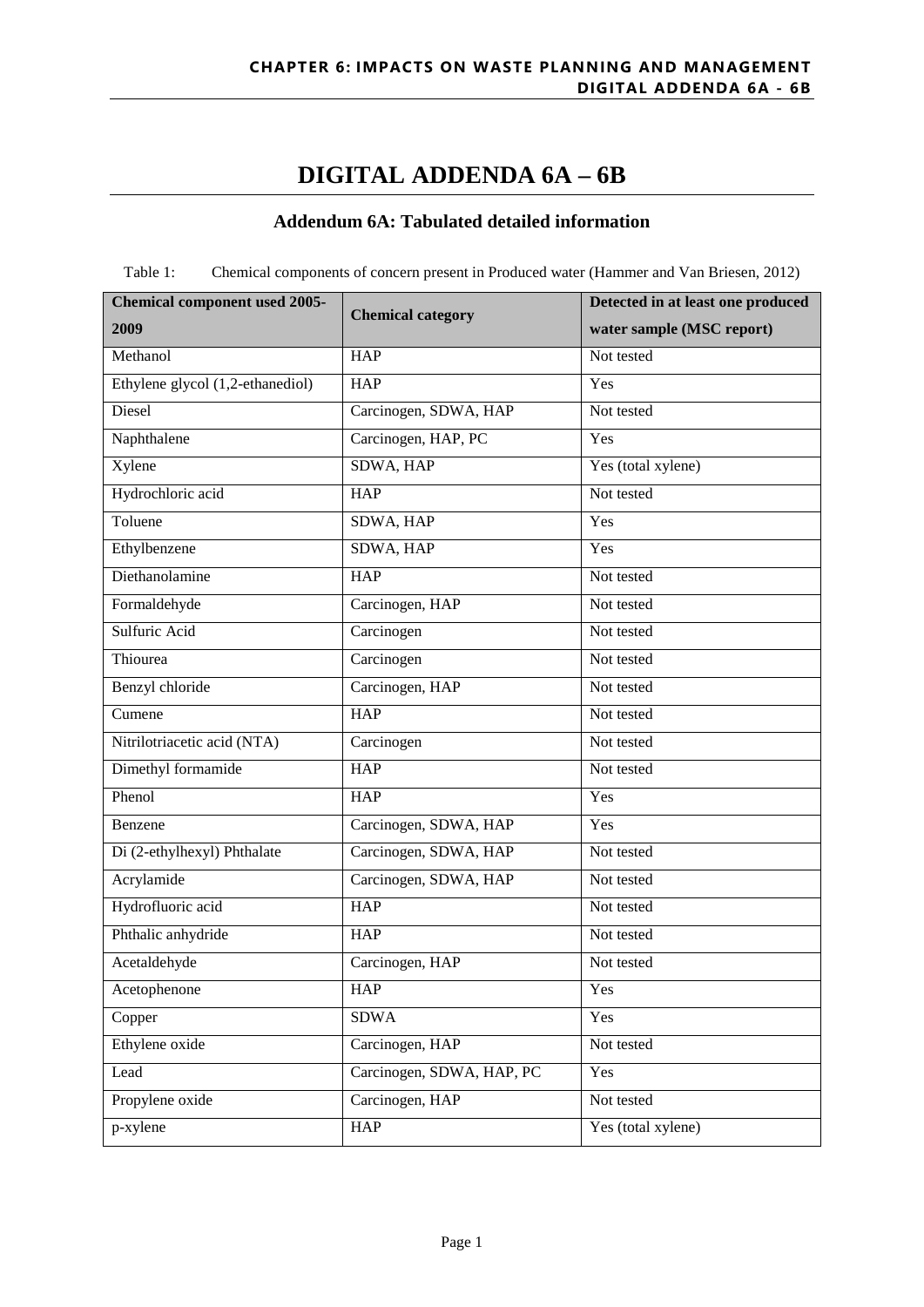| <b>Province</b> | <b>Municipality</b>     | <b>Landfill site</b>        | <b>Class</b>     | Airspace estimate 2007 (years) |
|-----------------|-------------------------|-----------------------------|------------------|--------------------------------|
|                 | Lukhanji                | GCB-<br>25<br>Queenstown    |                  |                                |
|                 | <b>Baviaans</b>         | Willowmore                  | $GSB+$           | 10                             |
|                 |                         | Cookhouse                   | GSB-             | 3                              |
|                 | <b>Blue Crane Route</b> | Pearston                    | GCB-             | 6                              |
|                 |                         | <b>Somerset East</b>        | GMB-             |                                |
|                 | Camdeboo                | Nieu-Bethesda (Jakkalshoek) | GCB-             | 10                             |
| Eastern Cape    |                         | Aberdeen                    | GCB-             | 30                             |
|                 | Gariep                  | Burgersdorp                 | GCB-             | $15-20$                        |
|                 |                         | Tarkastad                   | GSB-             | $\overline{4}$                 |
|                 | Tsolwana                | <b>Britstown</b>            | GCB-             | 10                             |
|                 |                         | Hanover                     | GCB-             | 20                             |
|                 | Emalahleni              | Dordrecht                   | $GCB+$           | $5-10$                         |
|                 |                         | Indwe                       | $GCB+$           | 5                              |
|                 | Hantam                  | Nieuwoudtville              | GCB-             | 20                             |
|                 |                         | Middelpos                   | GCB-             | 10                             |
|                 | Kareeberg               | Vosburg                     | GCB-             | 20                             |
|                 |                         | Vanwyksvlei                 | GCB-             | 20                             |
| Northern Cape   | Karoo Hoogland          | Williston                   | GCB-             | 10                             |
|                 |                         | Sutherland                  | GCB-             | 8                              |
|                 | Ubuntu                  | Loxton                      | GCB-             | 15                             |
|                 |                         | Richmond                    | GCB-             | 15                             |
|                 | Umsobomvu               | Norvalspont                 | GCB-             | 20                             |
| Western Cape    | <b>Beaufort West</b>    | Merweville                  | GCB-             | 10                             |
|                 |                         | Nelspoort                   | GCB-             | 30                             |
|                 | Laingsburg              | Laingsburg                  | GSB <sup>-</sup> |                                |
|                 | Prince Albert           | Klaarstroom                 | GCB-             | 20                             |
|                 |                         | Prince Albert Road          | GCB-             | 6                              |
|                 |                         | Leeu Gamka                  | GCB-             | 8                              |

Table 2: List of operational municipal waste disposal sites in the study area (DEAT, 2007)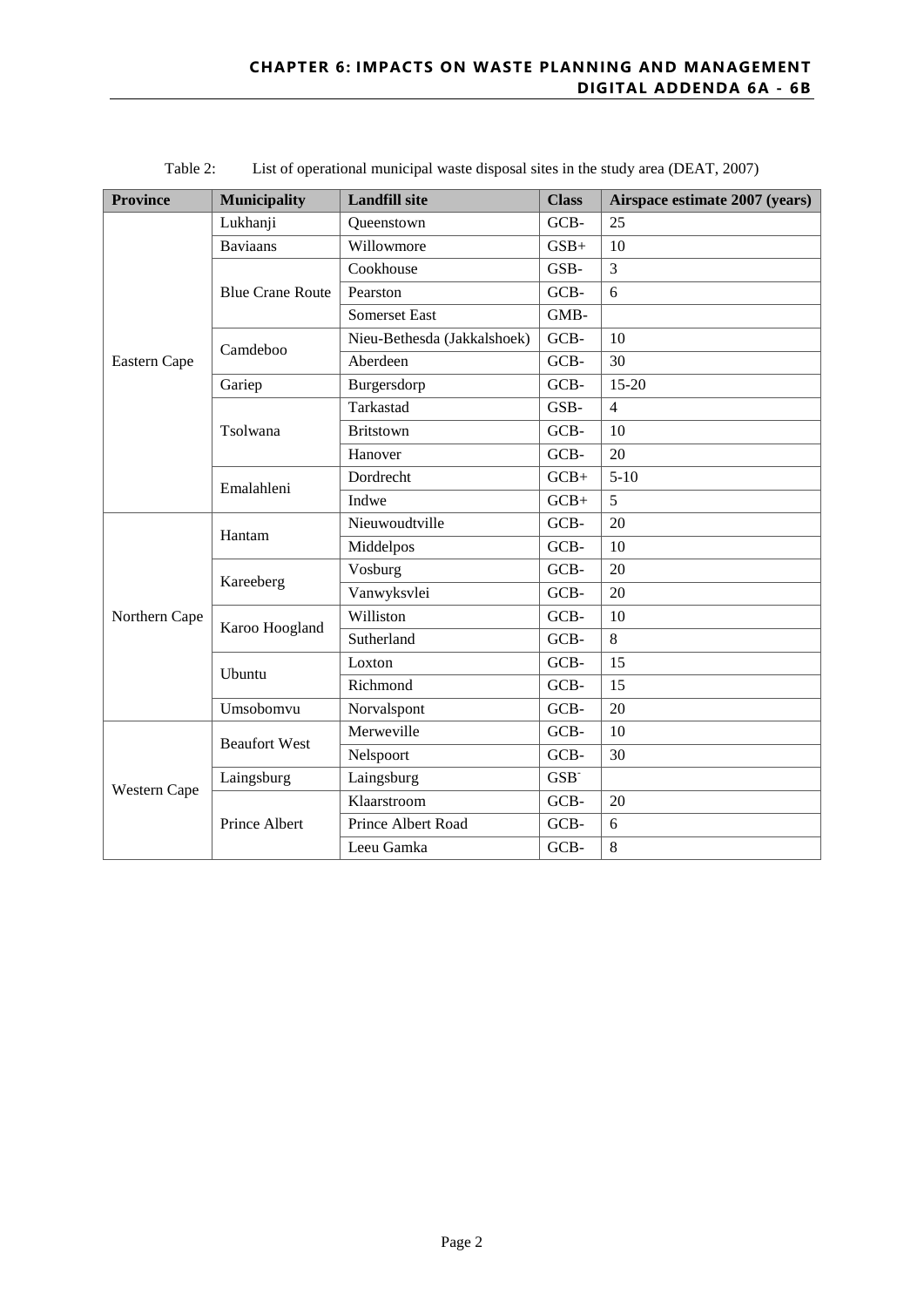| <b>Province</b> | Municipality                | No of WWTW     | <b>Technologies in use</b>                                                                                                                                  | <b>Cumulative Risk</b><br>Rating (DWS, 2014) |
|-----------------|-----------------------------|----------------|-------------------------------------------------------------------------------------------------------------------------------------------------------------|----------------------------------------------|
|                 | Lukhanji                    | $\overline{2}$ | Activated sludge<br>Drying beds<br>Oxidation ponds<br>Anaerobic digestion<br><b>Biological filters</b><br>Maturation ponds<br>Sedimentation<br>Chlorination | High                                         |
|                 | <b>Baviaans</b>             | 3              | Drying beds<br>Oxidation ponds<br>Chlorination                                                                                                              | High                                         |
|                 | <b>Blue Crane Route</b>     | 3              | Oxidation ponds                                                                                                                                             | High                                         |
| Eastern Cape    | Camdeboo                    | 3              | Activated sludge<br>Drying beds<br>Oxidation ponds<br>Chlorination                                                                                          | Medium                                       |
|                 | Gariep                      | $\overline{4}$ | Activated sludge<br>Drying beds<br>Oxidation ponds<br>Maturation ponds<br>Sedimentation<br>Chlorination                                                     | Medium                                       |
|                 | Maletswai                   | $\overline{2}$ | Activated sludge<br>Drying beds<br>Maturation ponds<br>Chlorination                                                                                         | Medium                                       |
|                 | <b>Sundays River Valley</b> | $\overline{4}$ | Activated sludge<br>Drying beds<br>Oxidation ponds<br>Chlorination                                                                                          | High                                         |
|                 | Tsolwana                    | $\overline{2}$ | Oxidation ponds<br>Maturation ponds<br>Chlorination                                                                                                         | High                                         |
|                 | Ngqushwa                    | $\overline{2}$ | Activated sludge<br>Drying beds<br>Belt press dewatering<br>Sedimentation<br>Chlorination<br>Filtration                                                     | Medium                                       |

### Table 3: The number of waste water treatment plants per municipality in the study area and technologies employed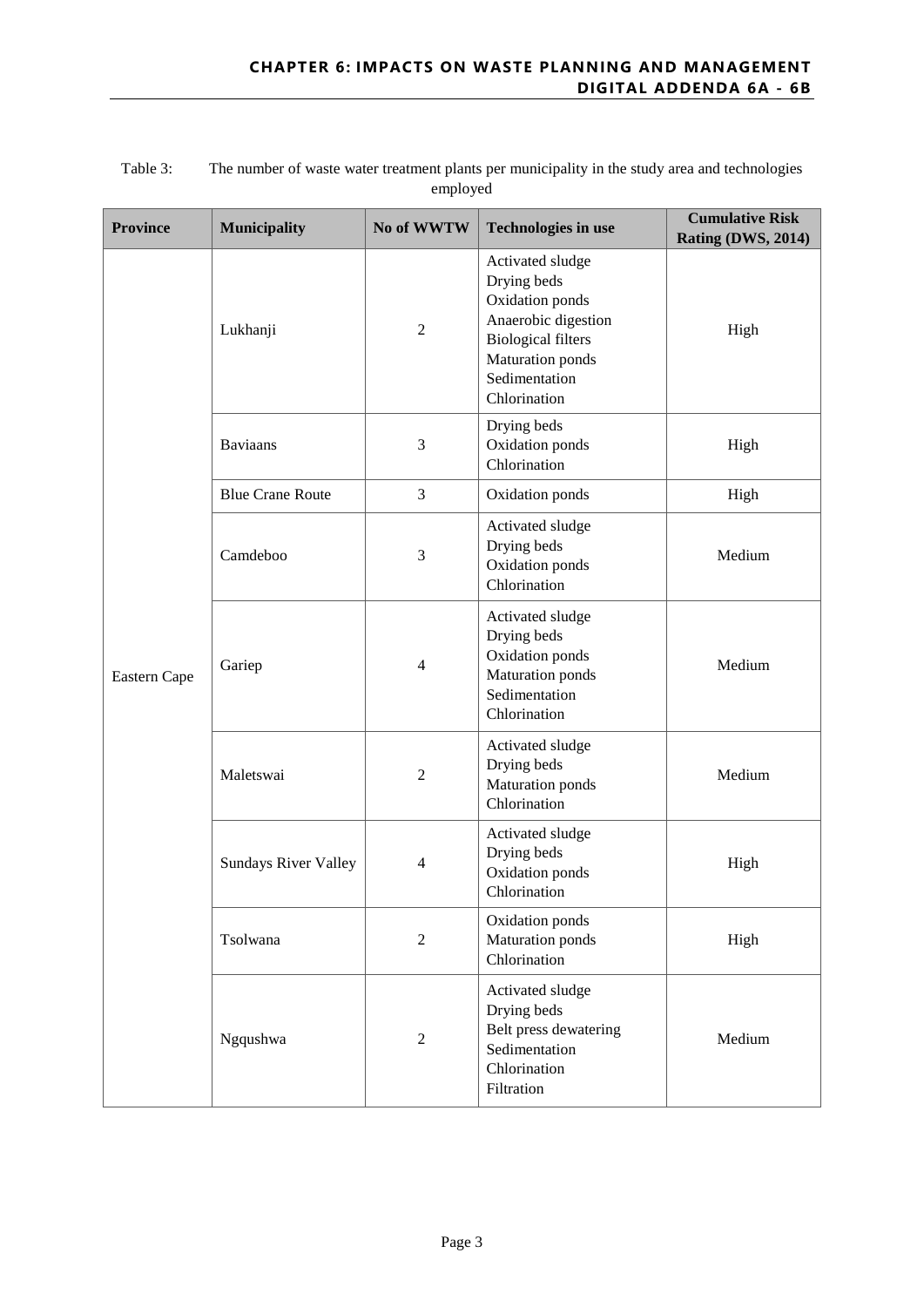| <b>Province</b> | Municipality    | No of WWTW     | <b>Technologies in use</b>                                                                                               | <b>Cumulative Risk</b><br>Rating (DWS, 2014) |
|-----------------|-----------------|----------------|--------------------------------------------------------------------------------------------------------------------------|----------------------------------------------|
|                 | Nkonkobe        | 3              | Activated sludge<br>Drying beds<br>Maturation ponds<br>Sedimentation<br>Chlorination                                     | Medium                                       |
|                 | Emalahleni      | $\sqrt{2}$     | Oxidation ponds<br>Maturation ponds                                                                                      | High                                         |
|                 | Inkwanca        | $\overline{2}$ | Activated sludge<br>Oxidation ponds<br><b>Maturation</b> ponds<br>Chlorination                                           | High                                         |
|                 | Inxuba Yethemba | $\overline{2}$ | Activated sludge<br>Drying beds<br>Oxidation ponds<br>Anaerobic digestion<br><b>Biological filters</b><br>Chlorination   | High                                         |
|                 | Nxuba           | $\overline{2}$ | Activated sludge<br>Drying beds<br>Oxidation<br>Maturation ponds<br>Chlorination                                         | Medium                                       |
|                 | Ikwezi          | $\overline{2}$ | Oxidation ponds<br><b>Maturation</b> ponds                                                                               | High                                         |
|                 | Makana          | 3              | Activated sludge<br>Oxidation ponds<br>Anaerobic digestion<br><b>Biological filters</b><br>Sedimentation<br>Chlorination | High                                         |
| Northern Cape   | Hantam          | 5              | Oxidation ponds<br>Anaerobic ponds<br>Maturation ponds                                                                   | Low                                          |
|                 | Kareeberg       | 3              | Drying beds<br>Oxidation ponds                                                                                           | Medium                                       |
|                 | Karoo Hoogland  | 3              | Oxidation ponds<br>Chlorination                                                                                          | High                                         |
|                 | Emthanjeni      | 3              | Activated sludge<br>Drying beds<br>Oxidation ponds<br>Maturation ponds                                                   | Low                                          |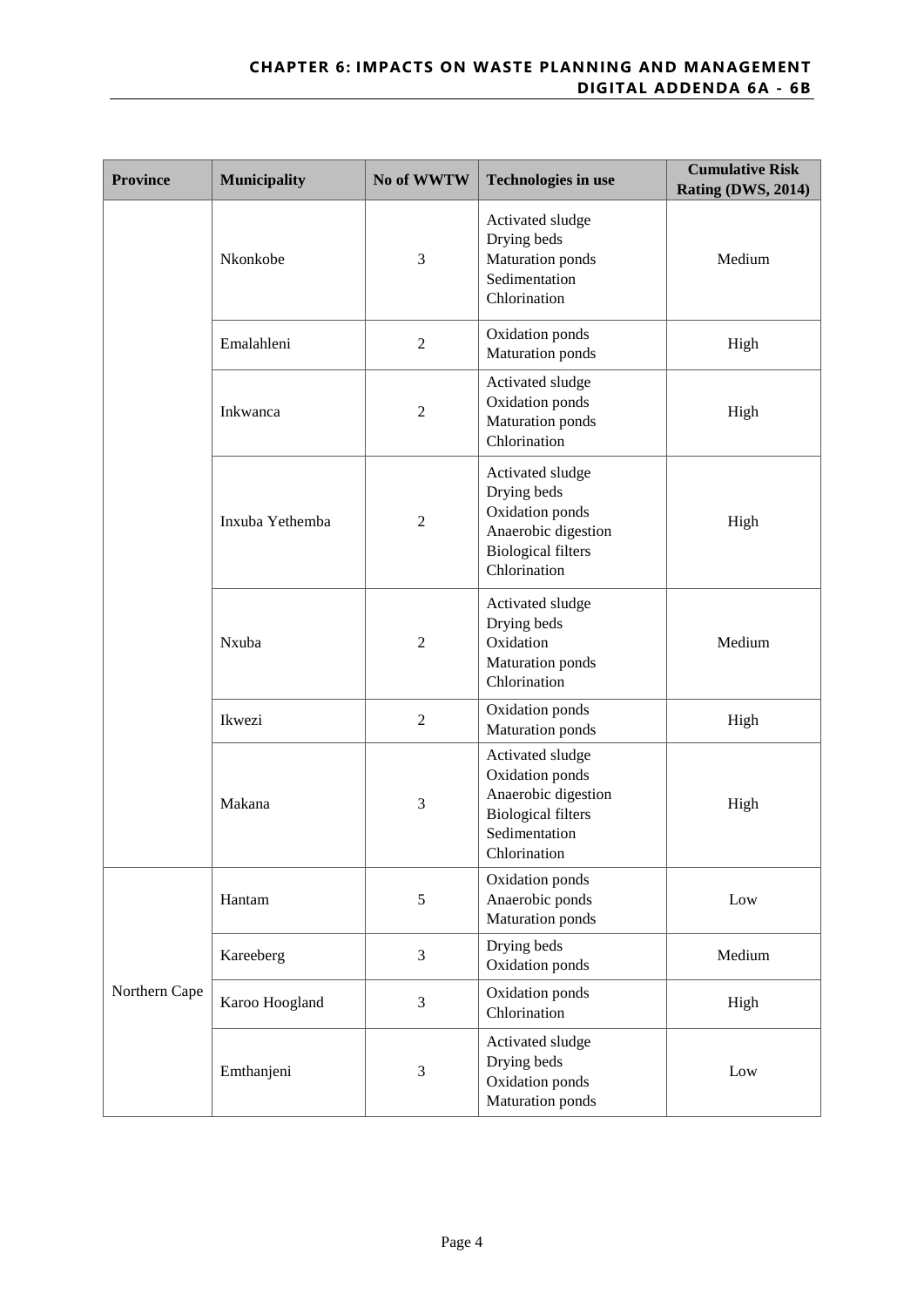| <b>Province</b> | <b>Municipality</b>  | No of WWTW     | <b>Technologies in use</b>                                                                                                                                     | <b>Cumulative Risk</b><br>Rating (DWS, 2014) |
|-----------------|----------------------|----------------|----------------------------------------------------------------------------------------------------------------------------------------------------------------|----------------------------------------------|
|                 | Ubuntu               | 3              | Activated sludge<br>Drying beds<br>Oxidation ponds<br>Chlorination                                                                                             | Medium                                       |
|                 | Umsobomvu            | 3              | Activated sludge<br>Oxidation ponds<br>Anaerobic digestion<br><b>Maturation</b> ponds                                                                          | High                                         |
|                 | <b>Beaufort West</b> | 4              | Activated sludge<br>Drying beds<br>Oxidation ponds<br><b>Biological filters</b>                                                                                | Low                                          |
|                 | Witzenberg           | 4              | Activated sludge<br>Oxidation ponds                                                                                                                            | Low                                          |
|                 | Laingsburg           | $\mathbf{1}$   | Oxidation ponds                                                                                                                                                | High                                         |
| Western Cape    | Prince Albert        | 3              | Aerated lagoons<br>Oxidation ponds<br>Anaerobic digestion                                                                                                      | High                                         |
|                 | <b>Breede Valley</b> | $\overline{4}$ | Activated sludge<br>Drying beds<br>Anaerobic digestion<br>Biological nutrient removal<br><b>Biological filters</b><br><b>Maturation</b> ponds<br>Sedimentation | Medium                                       |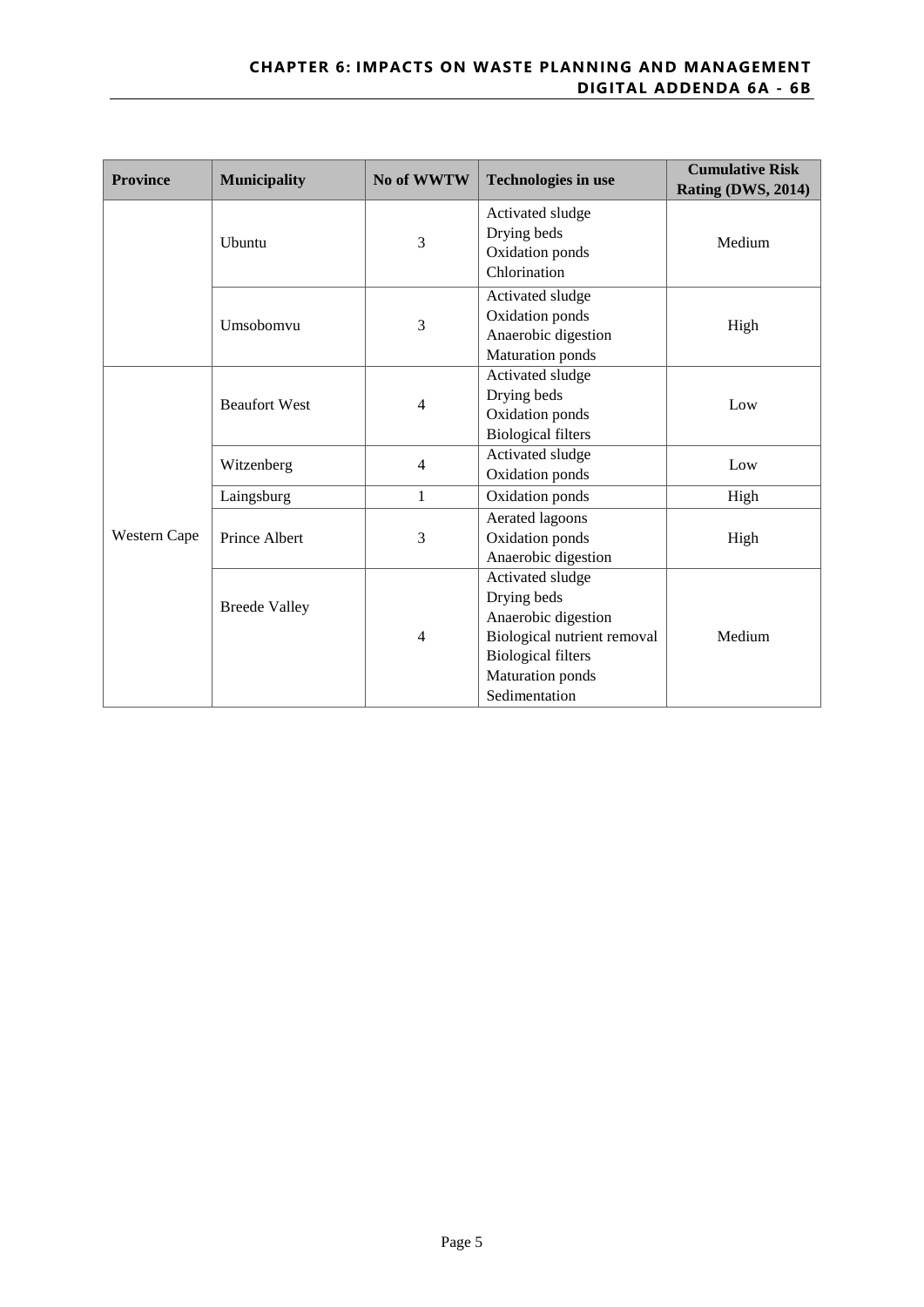## **Addendum 6B: Examples of Commercially available Modular Water Treatment Technologies**

OPUS® II technology is a proprietary Optimized Pretreatment Unique Separation technology developed to achieve high recovery of clean water for reuse or discharge. This new generation of OPUS technology is a compact design that results in lower installed costs than comparable systems.

Developed by Veolia Water Technologies, this unique technology utilizes our proprietary CeraMem® ceramic membranes with chemical and ion exchange softening as pretreatment to a reverse osmosis (RO) process operated at an elevated pH. The result is a compact treatment system that provides high quality water suitable for reuse in industrial processes or replenishment of raw water sources.





## **Technology Description**

OPUS II technology consists of multiple treatment processes involving chemical softening, membrane filtration, ion exchange softening and reverse osmosis operated at an elevated pH. The pretreatment processes ahead of the RO are designed to reduce free oil, hardness, metals and suspended solids in the feed water. The RO process operates at an elevated pH, which effectively controls biological, organic and particulate fouling, eliminates scaling due to silica and increases the rejection of silica, organics and boron.

In the OPUS II technology, the feed water is subjected to chemical softening, free oil and solids removal in a pretreatment process that uses CeraMem ultrafiltration technology. This process consists of a series of reaction tanks followed by a crystallization tank fitted with our patented Turbomix® mixing technology, which facilitates precipitation of hardness and metals in the feed water and crystallization of the solids generated by precipitation. The softened water and crystalline solids are then processed through the ceramic membrane ultrafiltration system operated in crossflow mode for removal of free oil, total hardness and suspended solids to lower concentrations. The solids waste from the CeraMem process is continuously recycled to the crystallization tank and purged intermittently for dewatering and subsequent hauling to landfill for disposal.

The filtrate from the CeraMem process is further treated with ion exchange softening utilizing Weak Acid Cation (WAC) resin in sodium form for further removal of hardness and metals to lower concentrations, without pH correction. Any remaining particulates are removed by cartridge filtration. The pretreated water is then pressurized through the RO, operated at an elevated pH in single or double pass mode, to reduce the TDS, boron and organics.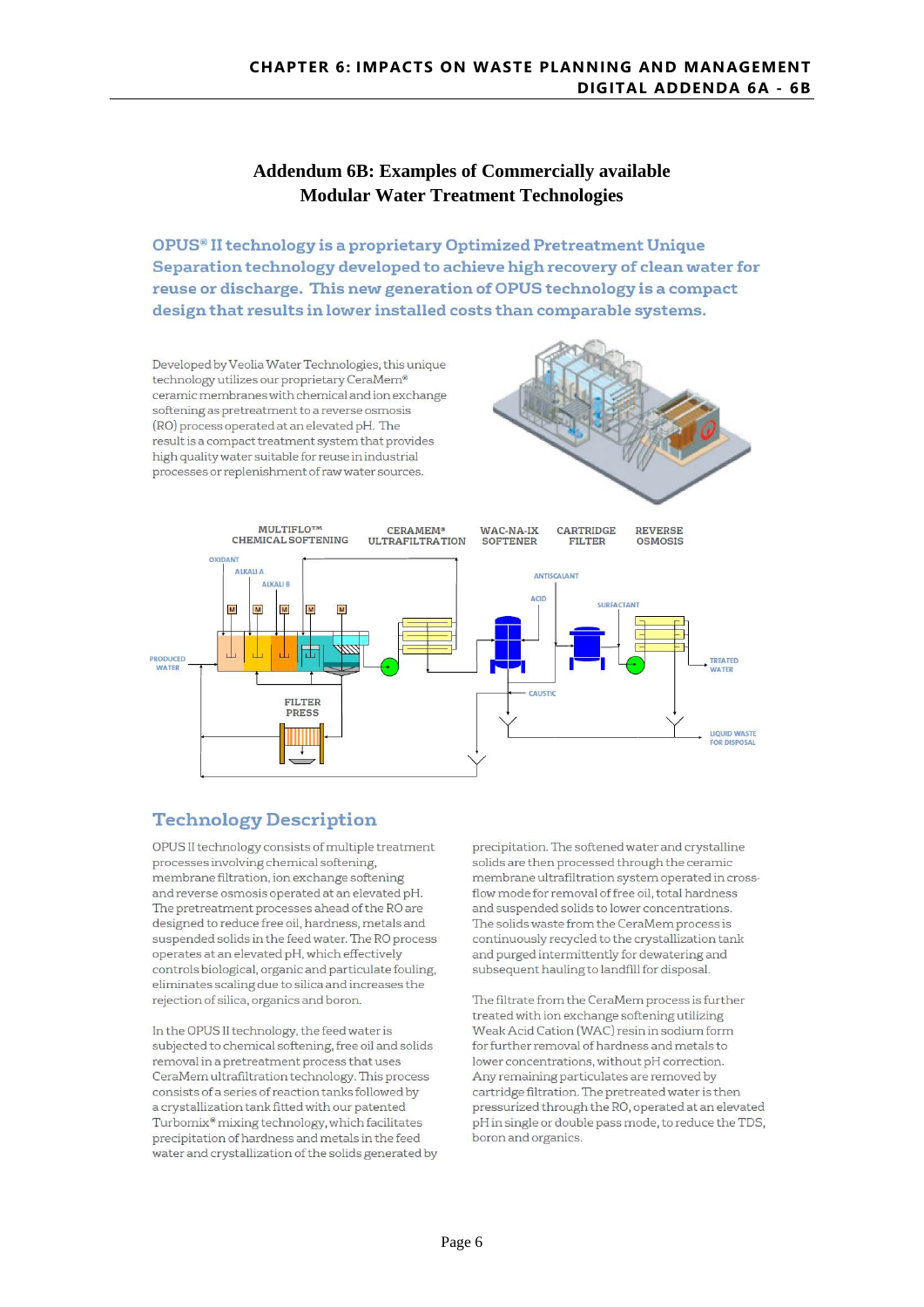

### **Technology Benefits**

- . >90% recovery rate up to 7,500 ppm influent TDS · Compact, modular systems with low field installation costs
- · Prevents scaling caused by silica, calcium and metal salts
- · Controls fouling due to organics and particulates
- Achieves salt rejection removal rates of >99.4%
- boron, >99.7% silica and >99% TOC • Continuous Clean-In-Place (CIP) process
- minimizes RO cleaning frequency
- · 3-year, pro-rated membrane life warranty
- . Robust treatment approach with minimal system downtime
- · Effectively handles variations in feed water quality

### **Applications**

- · Oil and Gas Field Produced Water
- Power Plant Cooling Tower Blowdown
- . Reuse of Industrial Wastewater to Achieve Zero Liquid Discharge

### **Guaranteed Performance**

Veolia Water Technologies offers a performance guarantee after testing OPUS II technology using our mobile pilot system. Our pilot units, capable of treating 20 gallons per minute (685 barrels per day), are deployed to your site to demonstrate the process for your water characteristics before the full-scale system is designed, enabling us to optimize performance and minimize cost. Longterm operation and maintenance contracts are also available to ensure continued optimization of your system and extend the performance guarantee for the life of the contract.

## **Flexible Project Delivery Options**

Our project delivery can be tailored to your purchasing preferences:

- Engineer / Procure
- · Design / Build
- · Design / Build / Operate / Maintain
- · Design / Build / Operate / Guarantee\*

## **Typical Performance Data**

| <b>Constituent</b>           | <b>Feed Water</b> | CeraMem <sup>®</sup><br><b>Ultrafilter Filtrate</b> | <b>Double Pass</b><br><b>RO Permeate</b> | <b>Removal Efficiency</b> |
|------------------------------|-------------------|-----------------------------------------------------|------------------------------------------|---------------------------|
| Free Oil ( $>20\mu$ ), ppm   | 100               | $\langle 0.2$                                       | Non-Detect                               | >99.9%                    |
| Total Suspended Solids, ppm  | 100               | < 0.2                                               | Non-Detect                               | 299.9%                    |
| Total Hardness, ppm as CaCO, | 236               | <10                                                 | Non-Detect                               | 299.9%                    |
| Calcium, ppm                 | 65                | <3.2                                                | Non-Detect                               | $>99.9\%$                 |
| Magnesium, ppm               | 18                | < 0.5                                               | Non-Detect                               | $>99.9\%$                 |
| TDS, ppm                     | 2.200             | 2.500                                               | $<$ 15                                   | $>99.3\%$                 |
| Boron, ppm                   | 8.6               | 8.6                                                 | <0.03                                    | $>99.7\%$                 |
| Silica, ppm                  | 220               | < 50                                                | <0.03                                    | >99.9%                    |
| Organics, ppm                | 210               | 210                                                 | < 0.99                                   | $>99.5\%$                 |

\* Veolia is the only water treatment company that offers DBOG project delivery. Long-term operation contracts include facility maintenance, treatment chemicals and guaranteed system performance for the life of the contract. DBOG contracts eliminate risks associated with rising costs, performance and availability.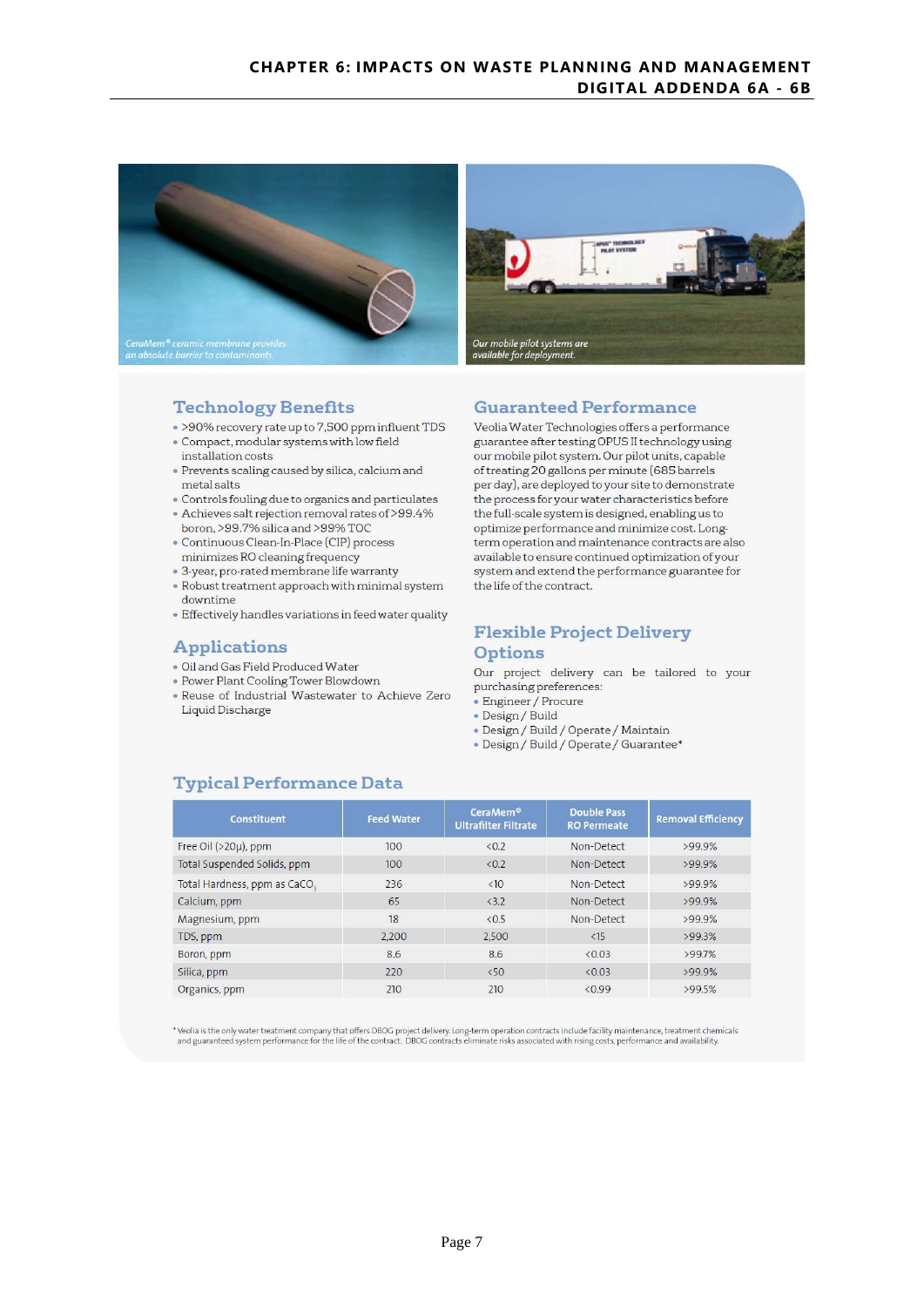## **WEOLIA**

# The CoLD® Process

**Treatment of Flowback/Produced Water** 

### **Benefits of the CoLD Process**

- · Achieves complete desalination of high TDS produced waters
- Lowest CAPEX and OPEX as
- compared to conventional methods • No chemical softening or sludge production
- Produces clean water and stable
- solids for disposal or reuse · Simple, robust process with high reliability and availability



### Innovative **Process Solutions**

Veolia Water Technologies is the global leader for innovative process solutions that use HPD® Evaporation and Crystallization as core technologies. With more than 800<br>installations in more than 30 countries, Veolia has decades of process design experience in the oil & gas, power, chemical, mining, salt, and fertilizer industries, providing wastewater treatment, volume reduction, and Zero Liquid Discharge (ZLD) systems.



The CoLD® Process is a proprietary crystallization process developed by Veolia as a simpler and more economical approach to desalination of produced water than conventional thermal processes. The CoLD Process eliminates the need for expensive pretreatment of the produced water, thereby reducing capital and operating costs. The CoLD Process is an ideal solution to address stricter water reuse standards, ZLD, and increasing regulation of discharge limits of total dissolved solids (TDS) facing the shale oil & gas industry.

## **Process Background**

In the North American onshore oil & gas industry, on average nearly eight barrels of water are brought to the surface for every barrel of oil. This produced water is often highly saline and contaminated by hydrocarbons and even radioactive elements: it is a hazardous waste that requires treatment, disposal, and increasingly, recycling.

Increased reuse of produced water is driving the implementation of physical, chemical, biological, and thermal treatment methods. Physical, chemical, and biological treatment methods can reduce the concentrations of certain pollutants, but the volume and salinity of the produced water is unchanged. Thermal desalination of produced water is a proven method to completely separate the salts from the water, so both can potentially be beneficially reused.

Veolia has applied proven process designs based on HPD® Evaporation and Crystallization technologies used in the salt, fertilizer, and chemical industries to develop a simple and robust process to separate the flowback and produced water from hydraulic fracturing into clean water and a stable, non-hazardous solid for disposal and/or reuse.

### **WATER TECHNOLOGIES**